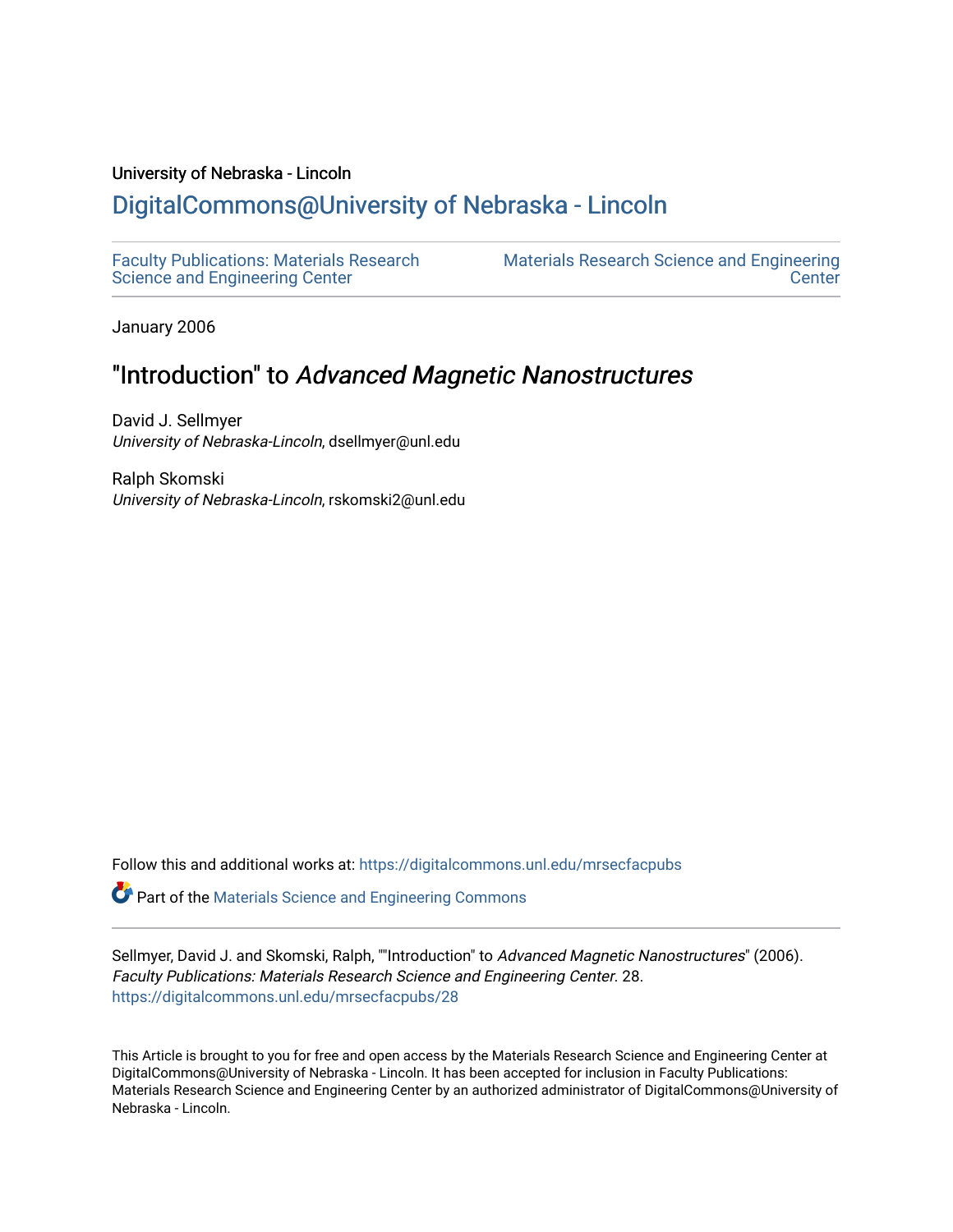Published in *Advanced Magnetic Nanostructures*, edited by David J. Sellmyer and Ralph Skomski (Springer, 2006).

http://www.springer.com/east/home/generic/search/results?SGWID=5-40109-22-97856589-0

Copyright © 2006 Springer Verlag. Used by permission.

Chapter 1

# **INTRODUCTION**

The nanostructures considered in this book are magnetic and characterized by *structural* length scales ranging from a few interatomic distances to about one micrometer. The basic length unit is the *nanometer* (1 nm =  $10^{-3}$  µm =  $10^{-9}$  m), corresponding to about four interatomic Fe-Fe distances. Magnetic nanostructures pose experimental challenges, exhibit interesting physical phenomena, and have many present or potential applications. An important aspect is that structural lengths affect, but only partly determine, the magnetic length scales encountered in the structures. Examples are domains in semihard nanoparticles, where both the domain size and the domain-wall thickness may be smaller than the particle size, and polycrystalline soft-magnetic nanostructures, where the magnetic correlation length is much larger than the crystallite size.

Due to rapid progress in the fabrication and processing of nanostructures, it is now possible to realize a broad variety of geometries, crystalline textures, and chemistries. For a given geometry, the structures can be fabricated using a variety of magnetic materials (compounds), with different local magnetic properties and crystalline textures. The Appendix presents some magnetic materials of interest in nanomagnetism.

## 1. BASIC DEFINITIONS AND UNITS

The magnetic moment **m** of the atoms in a nanostructure nearly exclusively originates from the electrons in the partially filled inner shells of transition or rare-earth metals. There are both spin (*S*) and orbital (*L*) contributions, but since L is much smaller than S in most iron-series transition-metal magnets, the magnetic moment is often equated with the spin polarization. The situation is similar to that encountered in bulk magnets, although both *S* and *L* may be modified at surfaces and interfaces (Ch. 2). As in infinite solids, nuclear moments are much smaller than electron moments and can be ignored safely for most applications.

The magnetic moment of an atom is created by intra-atomic or Hund'srules exchange, which favors parallel spin alignment on an atomic scale. In addition, ferromagnetism requires *interatomic* exchange, to ensure parallel alignment of the moments of neighboring atoms. The resulting net moment gives rise to the magnetization  $M = J/\mu_0$  which is defined as the moment per unit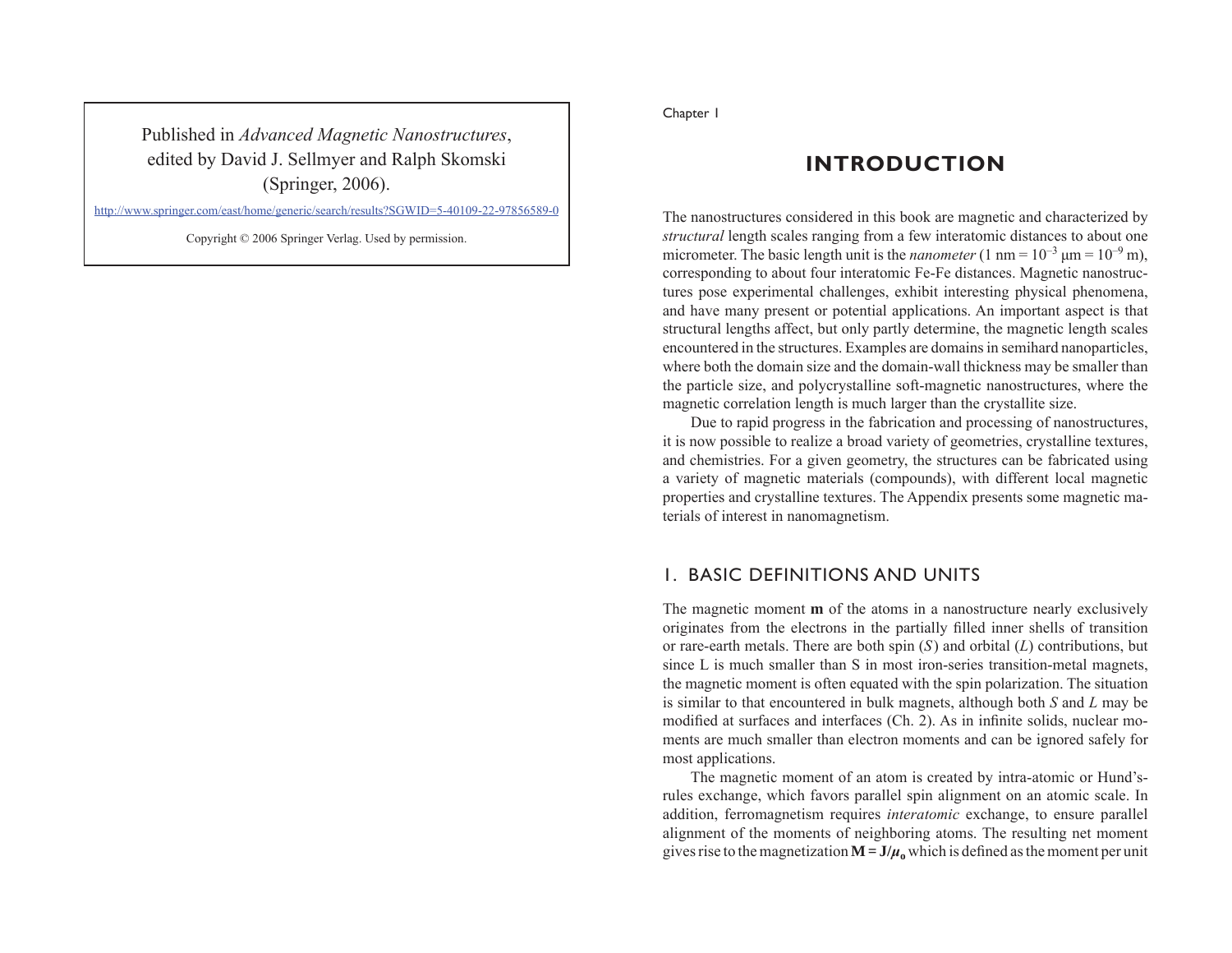volume. In bulk ferromagnets, the competition between interatomic ex change and thermal disorder leads to the vanishing of the spontaneous magnetization  $M_S = |\mathbf{M}(\mathbf{r})|$  at a well-defined sharp Curie temperature  $T_C$ . However, the existence of a Curie-point singularity is limited to infinite bodies, and in nanostructures, the concepts of magnetic phase transitions must be reevaluated (Ch. 3).

Spin-orbit coupling in combination with local crystal-field interactions gives rise to magnetic anisotropy. In the simplest case, magnetic anisotropy is of the uniaxial type and described by the lowest-order anisotropy constant *K*1*.* This constant is equal to the energy density necessary to turn the magnetization from the easy to a hard magnetization axis. In addition, there are shape-anisotropy contributions of magnetostatic origin. In nanostructures, surface, interface, and shape anisotropy contributions are often important, particularly in cubic materials, where the lowest-order bulk anisotropy is zero.

An applied magnetic field **H** changes the magnetization by rotating the local moment. Since the magnetic anisotropy yields energy barriers between different magnetization states or spin configurations  $M(r)$ , the field dependence of the net magnetization exhibits *hysteresis.* Important hysteretic properties are remanence  $M_{\rm r}$ , defined as the zero-field magnetization after saturation in a strong magnetic field, and the coercivity  $H_c$ . The latter is defined as the reverse magnetic field at which the volume-averaged magnetization of an initially saturated magnet reaches zero. Some other hysteretic properties of specific nanostructuring offers many tools to tune hysteretic properties. For example, the coercivity of advanced magnetic nanostructures varies from about 1 μT to several T. Analytical and numerical aspects of the hysteresis of magnetic nanostructures will be treated in Chs. 3 and 4, respectively.

The structural length scales of nanomagnets are intermediate between interatomic and macroscopic distances, but nanomagnetism cannot be reduced to a mixture of atomic-scale and macroscopic phenomena. For example, most extrinsic properties are realized on a nanoscale, and nanostructuring is used to produce optimized hard, soft, information-storage and sensor materials. A dynamic aspect of this interplay between atomic (or intrinsic) and hysteretic (or extrinsic) phenomena is that equilibration times vary from less than 1 ns to millions of years. This determines, for example, the magnetic switching time of spin-electronics structures and the lifetime of information stored in magnetic recording media. This is related to the thermal instability of the magnetization direction known as superparamagnetism (Bean and Livingston 1959). This effect occurs in very small particles and is strongly temperature dependent (Ch. 3).

In this book, the preferred *length unit* is 1 nm  $(10^{-9}$  m), but 1 Å = 0.1 and 1  $\mu$ m = 1000 nm are also used, particularly for submicron features having

sizes of several 100 nm. Recording densities are also measured in bytes per square inch or bytes per square centimeter (1 in<sup>-2</sup> = 6.452 cm<sup>-2</sup>). Both SI and Gaussian units will be used for *magnetic quantities,* with explicit conversions occasionally included in square brackets. This also includes the parallel or alternate use of the SI unit tesla for coercivity and magnetization, as compared to the correct but cumbersome unit A/m. The latter corresponds to  $B = \mu_0(M)$  $+ H$ ), and the former is obtained by incorporating  $\mu_0$  into M and H, so that one actually considers  $\mu_0 M$  and  $\mu_0 H$ . In the Gaussian system, multiplying the magnetization (emu/cm<sup>3</sup>) by the dimensionless number  $4\pi$  changes the unit to gauss. (This is similar to measuring the perimeter of an island in miles and its diameter in feet.) Some everyday numerical *conversion rules* are: (i)  $1 T = 10$  $kOe \approx 0.8$  MA/m (coercivity), (ii) 1 emu/cm<sup>3</sup> = 1 kA/m and 1 T = 10 kG  $\approx 0.8$ MA/m (magnetization), (iii)  $1 T^2 = 100 MGOe \approx 800 kJ/m^3$  (energy product). Finally, an SI susceptibility of 1 corresponds to a Gaussian susceptibility of  $4\pi$ . In the above conversions, we have used the numerical relation that  $10/4\pi$  $= 0.7958 \approx 0.8.$ 

**Figure 1.** Typical nanostructure geometries: (a) chain of fine particles, (b) striped nanowire, (c) cylindrical nanowire, (d) nanodots, (e) nanojunction, (f) nanotube, (g) antidots, (h) vicinal surface step, (j) nanoring, and (k) patterned thin film. Note that the figures can consist of multilayered and granular nanocomposites.

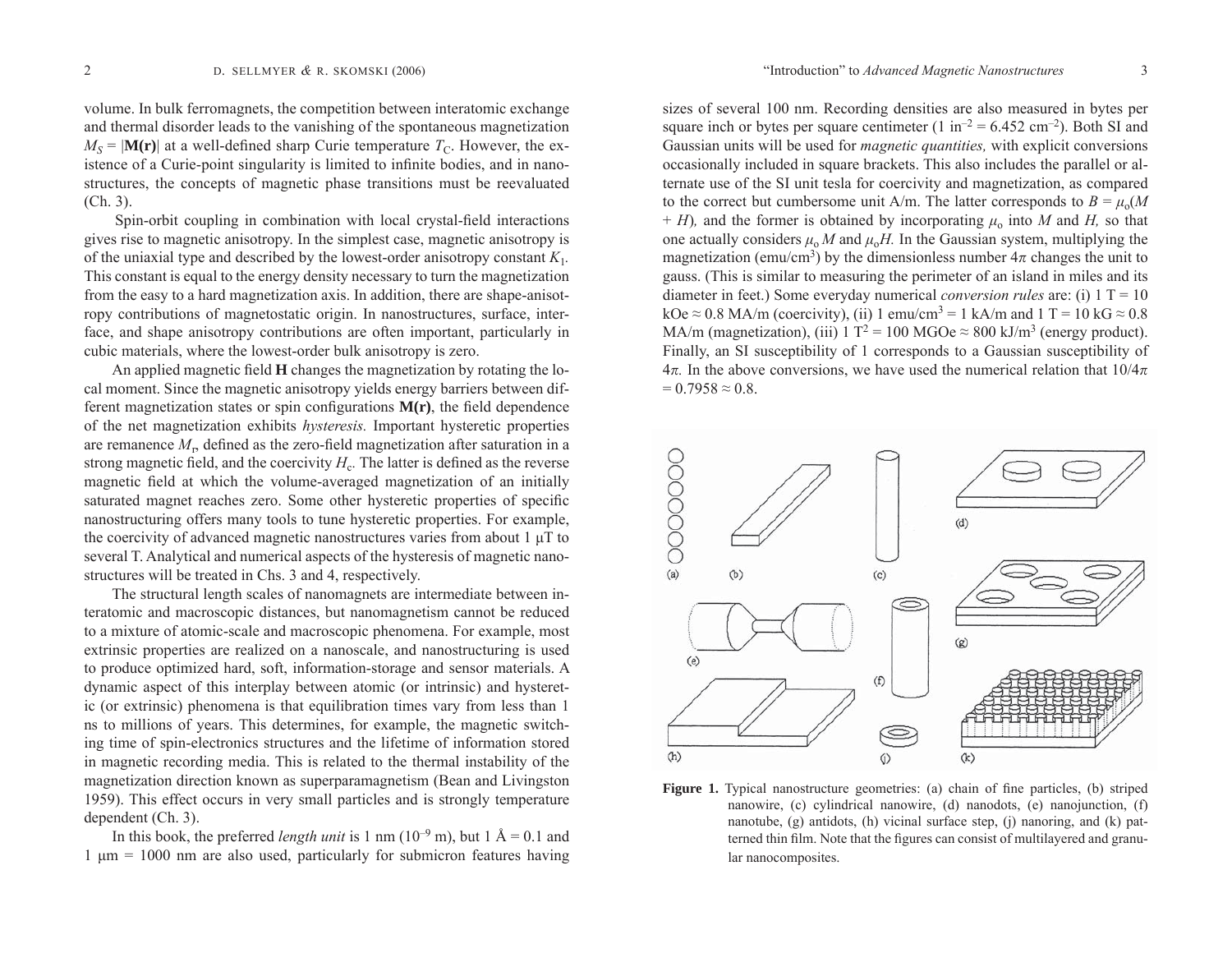## 2. MAGNETIC NANOSTRUCTURES

Magnetic nanostructures can be produced in a wide range of geometries. Figure 1 shows some examples. In combination with speci fi c choices of magnetic materials for the structures—or for parts of the structures—this versatility is a major reason for interest in magnetic nanostructures. Several chapters of this book deal with the fabrication, investigation, and application of individual geometries, such as nanowires and patterned thin films. The following paragraphs brie fl y characterize typical geometries, mention some systems of practical or scientific interest, and provide links to the individual chapters of this book. (For references, see the Chapters 2 to 15 and the further-reading section below.)

#### **2.1. Nanoparticles, Clusters, and Molecular Magnets**

Small magnetic particles exist in nature or are produced artificially (Chs. 6 to 8). Nanoparticles have sizes ranging from a few nanometers to submicron dimensions (Ch. 7), whereas molecular magnets (Ch. 6) contain a few magnetic atoms in well-defined atomic environments. Clusters are intermediate structures, with less well-defined atomic environments but exhibiting atomic features such as facets (Ch. 8).

Examples of naturally occurring nanoparticles are magnetite ( $Fe<sub>3</sub>O<sub>4</sub>$ ) nanoparticles precipitated in bacteria, insects and higher animals, and magnetite and other oxide particles responsible for rock magnetism. Nanobiomagnetics is concerned not only with questions such as the role of magnetite particles for horizontal and vertical orientation of animals but also with important medical issues, such as local drug administration and cancer diagnosis (Ch. 15). The small remanent magnetization of magnetic rocks, first analyzed by Neel in the 1940's, is exploited, for example, in archeomagnetic dating and to monitor changes in the Earth's magnetic field. Small oxide particles, less than 10 nm in diameter, are observed in gels having the nominal composition  $FeO(OH) \cdot nH_2O$ . Fine particles are also encountered in meteorites.

Some artificially produced magnetic nanoparticle structures are Fe in  $Al_2O_3$  and so-called "elongated single-domain particles." Interesting applications of small particles are stable colloidal suspensions known *ferrofluids*. A variety of materials can be used, such as  $Fe<sub>3</sub>O<sub>4</sub>$ , Ba $Fe<sub>12</sub>O<sub>19</sub>$ , Fe, Co, and Ni, and a typical particle size is 10 nm. Most ferro fl uids are based on hydrocarbons or other organic liquids, whereas water-based ferrofluids are more difficult to produce. They are used as liquids in bearings and to monitor magnetic fields and domain configurations.

#### **2.2. Granular Nanostructures**

Embedded clusters, granular materials, and other bulk nanostructures are of great importance in nanoscience. The structural correlation lengths of typical nanocomposite materials range from about 1 nm in x-ray amorphous structures to several 100 nanometers in submicron structures. Magnetic glasses and atomic-scale defect structures are beyond the scope of nanomagnetics, but they are of indirect interest as limiting cases and because nanomagnetic phenomena have their quantum-mechanical origin in atomic-scale magnetism.

Depending on grain size and microchemistry, granular nanostructures are used for example as permanent magnets (Nd-Fe-B), soft magnets (Fe-Cu-Nb-Si-B), and magnetoresistive materials (Co-Ag). There are two types of exchange-coupled permanent magnets: isotropic magnets, which exhibit random anisotropy and remanence enhancement, and oriented hard-soft composites, which utilize exchange coupling of a soft phase with a high magnetization to a hard skeleton.

Closely related systems with many potential applications are magnetic clusters deposited in a matrix. For example, the narrow size distribution of 10–20% makes this material interesting as a granular media for magnetic recording. A well-known *soft-magnetic* nanocomposite is the "Yoshizawa" alloy  $Fe_{73.5}Si_{13.5}B_9Cu_1Nb_3$ , which consists of  $DO_3$ -structured Fe<sub>3</sub>Si grains embedded in an amorphous matrix.

#### **2.3. Particle Arrays and Functional Components**

Two-dimensional arrays of nanoparticles are of interest as scientific model systems and have many present or future applications. For example, advanced magnetic recording media can be characterized as a complex array of magnetic particles, and interest in dot arrays has been sparked by the search for ever-increasing storage densities in magnetic recording. In very small dots, quantummechanical effects are no longer negligible, and there are phenomena such as quantum-well states. These effects are of interest in quantum computing and spin electronics.

Most easily produced and investigated are submicron dots made from iron-series transition metals, such as Ni, but it is also possible to use metallic alloys, such as Permalloy, and to reduce the dot size to less than 100 nm. The dots may form square or hexagonal arrays, or structures such as corrals. Among the investigated phenomena are the properties of individual dots and interdot interactions. A related class of nanostructures are *antidots,* that is, holes in a film rather than dots on a film. Potential applications include magnetic recording, sensors, magnetic and quantum computing, micron- and submicron-size mechanical devices, short-wavelength optics, and spin elec-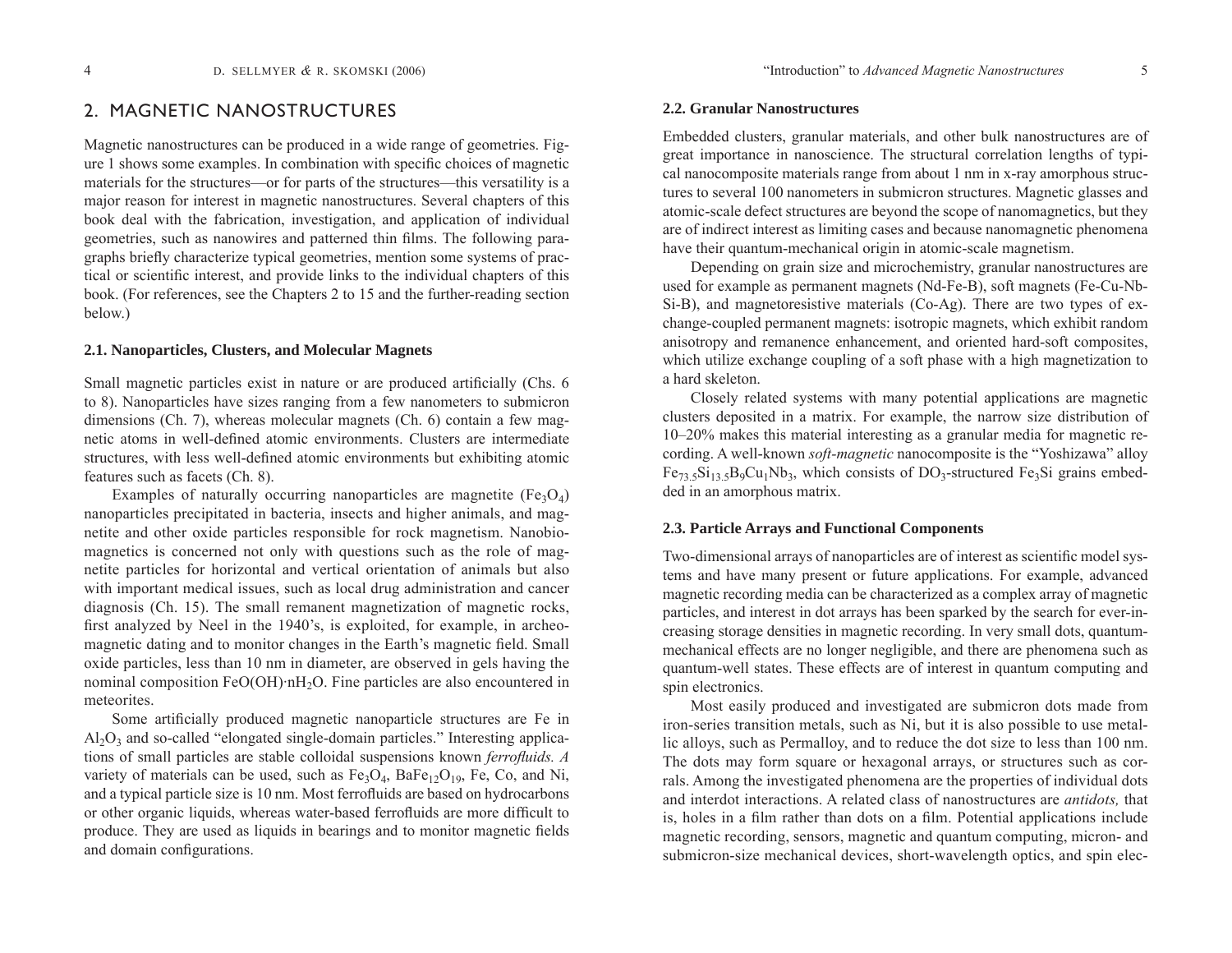tronics. Other "functional" building blocks are, for example, nanojunctions, spin valves, and tips for magnetic-force microscopy (MFM tips).

#### **2.4. Nanowires**

There is a smooth transition from elongated dots and thin-film patches to nanowires. Magnetic nanowires have present or potential applications in many areas of advanced nanotechnology, including patterned magnetic media, magnetic devices, and materials for microwave technology. There a various methods to produce nanowires, such as deposition on vicinal surfaces and electrodeposition, including electrodeposition into porous alumina templates (Section 3).

Much of the early work on magnetic nanowire arrays was concerned with exploratory issues, such as establishing an easy axis for typical preparation conditions, the essential involvement of shape anisotropy, as opposed to magnetocrystalline anisotropy, and the description of magnetostatic interactions between wires. More recently, attention has shifted towards the understanding of magnetization processes, such as the transition from curling-type to quasicoherent nucleation, the influence of deposition-dependent polycrystallinity of typical transition-metal nanowires. Some other interesting phenomena are magnetic-mode localization, as evident *e.g.* from experimental activation volumes, spin-waves, and current-induced magnetization reversal.

#### **2.5. Magnetic Thin Films and Multilayers**

Magnetic thin films and multilayers can be classified as magnetic nano-structures, too, but it is common to treat homogeneous thin films and multilayers as a separate branch of magnetism, intermediate between nano-magnetism and surface magnetism. However, many recently developed and investigated nanostructures are thin-film nanostructures. Examples are self-assembled thin-film nanostructures (Ch. 9), patterned nanomagnetic thin films (Ch. 10), hard-magnetic thin-film nanostructures and thin films for magnetic recording (Ch. 11).

Semihard thin films are used in magnetic recording media and have, more recently, attracted attention as tools for magnetic information processing. In addition, on a length scale of a few interatomic distances, there is a variety of interesting thin-fi lm effects, such as vicinal and interface anisotropies, moment modi fi cations at surfaces and interfaces, thickness-dependent domain-wall and coercive phenomena, interlayer exchange-coupling, and finite-temperature magnetic ordering. A specific example is the nanoscale exchange-coupling or "exchange-spring" effects in multilayers.

### (2006) "Introduction" to *Advanced Magnetic Nanostructures* 7

## 3. FABRICATION AND CHARACTERIZATION

The broad variety of magnetic nanostructures corresponds to a diverse range of processing methods. The suitability of individual methods depends on the length scale and geometry of the nanostructures. In addition, each method is usually restricted to a relatively narrow class of magnetic materials.

*Granular nanostructures* are produced by methods such as mechanical alloying and chemical reactions. A traditional though somewhat cumbersome method to fabricate *nanoscale particle arrays* of magnetic, dots, and wires on thin films is nanolithography. Other examples are molecular-beam epitaxy, the use of STMs, and chemical vapor deposition. The call for well-characterized large-area arrays of nanoparticles has stimulated the search for advanced production methods such as laser-interference lithography (LIL), where laserintensity maxima effect a local transformation of a nonferromagnetic material into ferromagnetic islands. Another development is the use of focused ionbeam milling (FIB) to create small particles and particle arrays with well-defined properties.

Thin-film *nanowires* are comparatively easily obtained by depositing magnetic materials on vicinal surfaces and by exploiting structural anisotropies of the substrate. They can be produced with thicknesses down to one or two monolayers. Electrodeposition of magnetic materials into porous alumina may be used to produce regular wire arrays (see Sellmyer *et al.* 2001 and references therein). Other ways of fabricating cylindrical nanowires include deposition into molecular sieves, track-etched polymer membranes, and mica templates. By electrodeposition into porous anodic alumina it is now possible to produce hexagonal Fe, Co, and Ni nanowire arrays with diameters ranging from 4 to 200 nm, and lengths of up to about 1 μm, and variable center-to-center spacings of the order of 50 nm. The resulting materials are of interest as magnetic recording media, for optical and microwave applications, and as electroluminescent display devices. Aside from the above-mentioned iron-series transition-metal elements, there is interest in depositing alloys and multilayers, such as Fe/Pt, into porous templates.

The structural and magnetic characterization of magnetic nanostructures is the main focus of Ch. 5 and of various sections and subsections throughout the book. Structural correlation lengths can be probed for example by X-ray diffraction, small-angle neutron scattering (SANS) and electron microscopy. Magnetic measurements are performed with the methods known from bulk and surface magnetism, although some techniques must be adjusted to the small signals from certain structures. Examples are vibrating sample magnetometry (VSM), magneto-optical Kerr effect (MOKE) measurements, and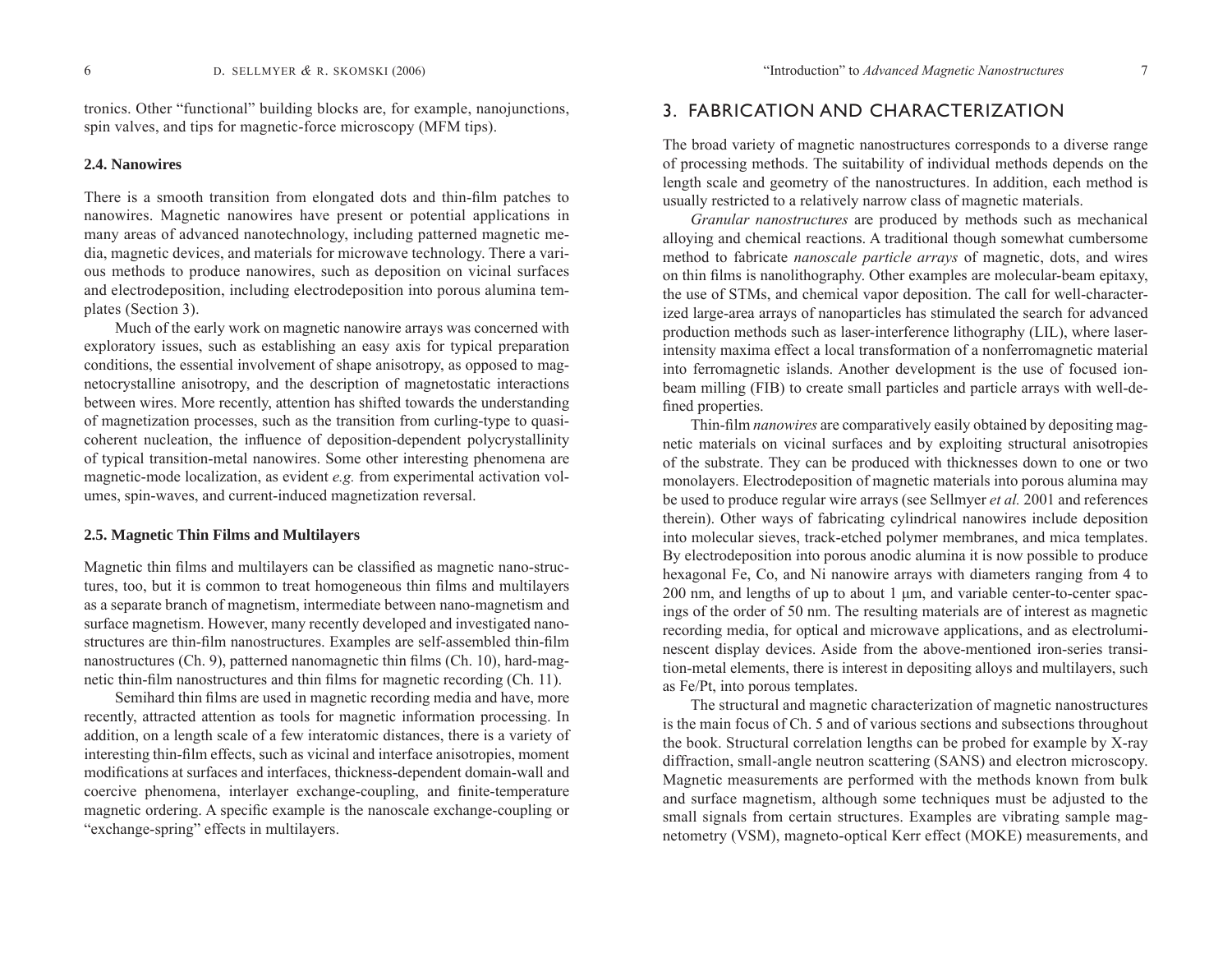SQUID magnetometry. Some methods, such as magnetic-force magnetometry, are nanospeci fi c and presently being applied to measure hysteresis loops of nanoscale magnetic particles.

## 4. APPLICATIONS

Magnetic nanostructures are used in the form of traditional magnetic materials, such as hard and soft magnets, and in specific functional structures, such as sensors. Hard or *permanent magnets* are used, for example, in electromotors, hard-disk drives, loudspeakers, windshield wipers, locks, refrigerator magnets, and microphones. Some applications, such as toys, do not usually require high-performance magnets, but hard-disk drives and other high-tech applications require highly sophisticated rare-earth permanent magnets with well-defined nanostructures (Ch. 12). Compared to the highly anisotropic hard magnets, *soft magnets* exhibit very low magnetic anisotropy. They are widely used for flux guidance in permanent-magnet and other systems, in transformer cores, and for high-frequency and microwave applications, and in recording heads. In advanced soft-magnetic materials, nanostructuring is used to reduce magnetic losses by controlling anisotropy, eddy-current losses, and other properties (Ch. 13).

A key application and driving force of magnetic nanotechnology is *magnetic recording media.* They are used not only for audio-visual technology, for example in audio and video tapes, but also in computer technology, for example in hard-disks (Ch. 11). A remarkable increase in areal density of many orders of magnitude in the last two decades has relied heavily on nanostructuring of media and read and write heads.

Artificial nanostructuring is a way of creating completely new technologies. One area is spin electronics, and various types of nanostructures, such as multilayers and nanojunctions, are being used or investigated in this context (Ch. 14). The magnetoresistance of metallic thin fi lms, granular nanostructures and magnetic oxides are exploited in sensors, and a problem of current interest is spin injection into nonferromagnetic metals and magnetic semiconductors. Other recent developments are magnetic nanostructures for quantum computing, multiferroics (where nanoscale effects are exploited to synergize electric and magnetic degrees of freedom), and nanoparticle ferrofluids for cancer treatment, guided by a magnet and delivering high local doses of drugs or radiation. Nanoscale effects are also exploited in micro-electromechanical systems (MEMS) and magnetic-force nanotips made from CoPt.

### FURTHER READING

### **General Magnetism**

- M. J. Aitken, "Archaeological Dating using Physical Phenomena," Rep. Prog. Phys. 62, 1333 (1999).
- N. W. Ashcroft and N. D. Mermin, *Solid State Physics*, Saunders, Philadelphia 1976.
- C P. Bean and J. D. Livingston, "Superparamagnetism," J. Appl. Phys. 30, 120S (1959).
- S. Chikazumi, *Physics of Ferromagnetism*, Oxford University Press, New York 1997.
- D. Craik, *Magnetism: Principles and Applications*, Wiley, New York 1995.
- J. L. Dormann and D. Fiorani (eds.), *Studies of Magnetic Properties of Fine Particles and their Relevance to Materials Science*, Elsevier, Amsterdam 1992.
- J. E. Evetts (ed.), *Concise Encyclopedia of Magnetic and Superconducting Materials*, Pergamon, Oxford 1992.
- R. C. O'Handley, *Modern Magnetic Materials, Principles and Applications*, John Wiley and Sons, New York 2000.
- K. Moorjani and J. M. D. Coey, *Magnetic Glasses*, Elsevier, Amsterdam 1984.
- A. Hubert and R. Schafer, *Magnetic Domains*, Springer, Berlin 1998.
- R. Skomski and J. M. D. Coey, *Permanent Magnetism*, Institute of Physics, Bristol 1999.
- J. M. Yeomans, *Statistical Mechanics of Phase Transitions*, University Press, Oxford 1992.

#### **Nanoscale Magnetic Phenomena**

- M. Bander and D. L. Mills, "Ferromagnetism ofUltrathin Films," Phys. Rev. B 38, 12015 (1988).
- D. J. Dunlop, "Developments in Rock Magnetism," Rep. Prog. Phys. **53,** 707 (1990).
- J. D. Livingston and C. P. Bean, "Anisotropy of Superparamagnetic Particles as Measured by Toque and Resonance," J. Appl. Phys. 30, 118S (1959).
- A. Michels, J. Weissmuller, U. Erb, and J. G. Barker, "Measurement of a Magnetic-Field Dependent Correlation Length in Nanocrystalline Ni Using Small-Angle Neutron Scattering," phys. stat. sol. (a) **189,** 509 (2002).